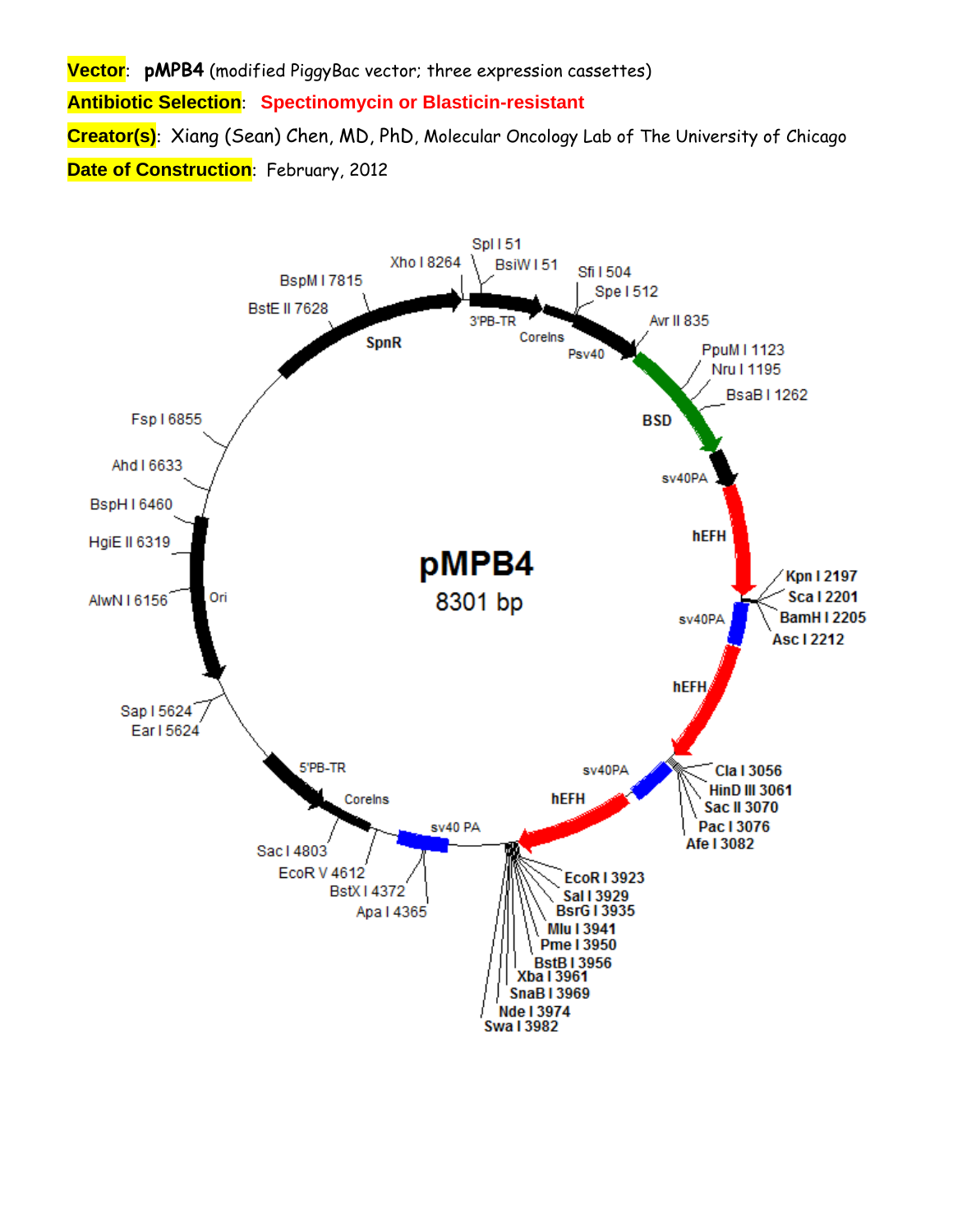## **pMPB4 Vector Sequence (aka pMPB2b)**

*(Spectinomycin or Blasticin-resistant)* 

CTGCAGAACACGCAGCTAGATTAA**CCCTAGAAAGATAATCATATTGTGACGTACGTTAAAGATAATCATGCGTAAAATTGACGCATG** TGTTTTATCGGTCTGTATATCGAGGTTTATTTATTAATTTGAATAGATATTAAGTTTTATTATATTTACACTTACATACTAATAATA AATTCAACAAACAATTTATTTATGTTTATTTATTTATTAAAAAAAAACAAAAACTCAAAATTTCTTCTATAAAGTAACAAAACTTTT ATGAGGGACAGCCCCCCCCCAAAGCCCCCAGGGATGTAATTACGTCCCTCCCCCGCTAGGGGGCAGCAGCGAGCCGCCCGGGGCTCC GCTCCGGTCCGGCGCTCCCCCCGCATCCCCGAGCCGGCAGCGTGCGGGGACAGCCCGGGCACGGGGAAGGTGGCACGGGATCGCTTT CCTCTGAACGCTTCTCGCTGCTCTTTGAGCCTGCAGACACCTGGGGGGATACGGGGAAAAGGCCTCCACGGCCAGACTAGTAATGTG TGTCAGTTAGGGTGTGGAAAGTCCCCAGGCTCCCCAGCAGGCAGAAGTATGCAAAGCATGCATCTCAATTAGTCAGCAACCAGGTGT GGAAAGTCCCCAGGCTCCCCAGCAGGCAGAAGTATGCAAAGCATGCATCTCAATTAGTCAGCAACCATAGTCCCGCCCCTAACTCCG CCCATCCCGCCCCTAACTCCGCCCAGTTCCGCCCATTCTCCGCCCCATGGCTGACTAATTTTTTTTATTTATGCAGAGGCCGAGGCC GCCTCTGCCTCTGAGCTATTCCAGAAGTAGTGAGGAGGCTTTTTTGGAGGCCTAGGCTTTTGCAAAAAGCTCCCGGGAGCTTGTATA TCCATTTTCGGATCTGATCAGCACGTGTTGACAATTAATCATCGGCATAGTATATCGGCATAGTATAATACGACAAGGTGAGGAACT AAACCATGGCCAAGCCTTTGTCTCAAGAAGAATCCACCCTCATTGAAAGAGCAACGGCTACAATCAACAGCATCCCCATCTCTGAAG ACTACAGCGTCGCCAGCGCAGCTCTCTCTAGCGACGGCCGCATCTTCACTGGTGTCAATGTATATCATTTTACTGGGGGACCTTGTG CAGAACTCGTGGTGCTGGGCACTGCTGCTGCTGCGGCAGCTGGCAACCTGACTTGTATCGTCGCGATCGGAAATGAGAACAGGGGCA TCTTGAGCCCCTGCGGACGGTGCCGACAGGTGCTTCTCGATCTGCATCCTGGGATCAAAGCCATAGTGAAGGACAGTGATGGACAGC CGACGGCAGTTGGGATTCGTGAATTGCTGCCCTCTGGTTATGTGTGGGAGGGCTAAGCACTTCGTGGCCGAGGAGCAGGACTGACAC GTGCTACGAGATTTCGATTCCACCGCCGCCTTCTATGAAAGGTTGGGCTTCGGAATCGTTTTCCGGGACGCCGGCTGGATGATCCTC CAGCGCGGGGATCTCATGCTGGAGTTCTTCGCCCACCCCAACTTGTTTATTGCAGCTTATAATGGTTACAAATAAAGCAATAGCATC ACAAATTTCACAAATAAAGCATTTTTTTCACTGCATTCTAGTTGTGGTTTGTCCAAACTCATCAATGTATCTTATCATGTCTGGCGG CCGCTCCGGTGCCCGTCAGTGGGCAGAGCGCACATCGCCCACAGTCCCCGAGAAGTTGGGGGGAGGGTCGGCAATTGAACCGGTGC CTAGAGAAGGTGGCGCGGGGTAAACTGGGAAAGTGATGTCGTGTACTGGCTCCGCCTTTTTCCCGAGGGTGGGGGAGAACCGTATAT AAGTGCAGTAGTCGCCGTGAACGTTCTTTTTCGCAACGGGTTTGCCGCCAGAACACAGCTGAAGCTAGCTTCGAGGGGCTCGCATCT CTCCTTCACGCGCCCGCCGCCCTACCTGAGGCCGCCATCCACGCCGGTTGAGTCGCGTTCTGCCGCCTCCCGCCTGTGGTGCCTCCT GAACTGCGTCCGCCGTCTAGGTAAGTTTAAAGCTCAGGTCGAGACCGGGCCTTTGTCCGGCGCTCCCTTGGAGCCTACCTAGACTCA GCCGGCTCTCCACGCTTTGCCTGACCCTGCTTGCTCAACTCTACGTCTTTGTTTCGTTTTCTGTTCTGCGCCGTTACAGATCCAAGC TGTGACCGGCGCCTACGGTACC**AGTACTGGATCCGGCGCGCCGTTgtaGCACTTCGTGGCCGAGGAGCAGGAC**TGACACGTGCTACG AGATTTCGATTCCACCGCCGCCTTCTATGAAAGGTTGGGCTTCGGAATCGTTTTCCGGGACGCCGGCTGGATGATCCTCCAGCGCGG GGATCTCATGCTGGAGTTCTTCGCCCACCCCAACTTGTTTATTGCAGCTTATAATGGTTACAAATAAAGCAATAGCATCACAAATTT CACAAATAAAGCATTTTTTTCACTGCATTCTAGTTGTGGTTTGTCCAAACTCATCAATGTATCTTATCATGTCTGGCGGCCGCTCCG GTGCCCGTCAGTGGGCAGAGCGCACATCGCCCACAGTCCCCGAGAAGTTGGGGGGAGGGGTCGGCAATTGAACCGGTGCCTAGAGAA GGTGGCGCGGGGTAAACTGGGAAAGTGATGTCGTGTACTGGCTCCGCCTTTTTCCCGAGGGTGGGGGAGAACCGTATATAAGTGCAG TAGTCGCCGTGAACGTTCTTTTTCGCAACGGGTTTGCCGCCAGAACACAGCTGAAGCTAGCTTCGAGGGGCTCGCATCTCTCCTTCA CGCGCCCGCCGCCCTACCTGAGGCCGCCATCCACGCCGGTTGAGTCGCGTTCTGCCGCCTCCCGCCTGTGGTGCCTCCTGAACTGCG TCCGCCGTCTAGGTAAGTTTAAAGCTCAGGTCGAGACCGGGCCTTTGTCCGGCGCTCCCTTGGAGCCTACCTAGACTCAGCCGGCTC TCCACGCTTTGCCTGACCCTGCTTGCTCAACTCTACGTCTTTGTTTCGTTTTCTGTTCTGCGCCGTTACA**GATCCAAGCTGTGACCG GCGCCTACATCGATAAGCTTCCGCGGTTAATTAAAGCGCT**agatcc**GCACTTCGTGGCCGAGGAGCAGGAC**TGACACGTGCTACGAG ATTTCGATTCCACCGCCGCCTTCTATGAAAGGTTGGGCTTCGGAATCGTTTTCCGGGACGCCGGCTGGATGATCCTCCAGCGCGGGG ATCTCATGCTGGAGTTCTTCGCCCACCCCAACTTGTTTATTGCAGCTTATAATGGTTACAAATAAAGCAATAGCATCACAAATTTCA CAAATAAAGCATTTTTTTCACTGCATTCTAGTTGTGGTTTGTCCAAACTCATCAATGTATCTTATCATGTCTGGCGGCCGCTCCGGT GCCCGTCAGTGGGCAGAGCGCACATCGCCCACAGTCCCCGAGAAGTTGGGGGGAGGGGTCGGCAATTGAACCGGTGCCTAGAGAAGG TGGCGCGGGGTAAACTGGGAAAGTGATGTCGTGTACTGGCTCCGCCTTTTTCCCGAGGGTGGGGGAGAACCGTATATAAGTGCAGTA GTCGCCGTGAACGTTCTTTTTCGCAACGGGTTTGCCGCCAGAACACAGCTGAAGCTAGCTTCGAGGGGCTCGCATCTCTCCTTCACG CGCCCGCCGCCCTACCTGAGGCCGCCATCCACGCCGGTTGAGTCGCGTTCTGCCGCCTCCCGCCTGTGGTGCCTCCTGAACTGCGTC CGCCGTCTAGGTAAGTTTAAAGCTCAGGTCGAGACCGGGCCTTTGTCCGGCGCTCCCTTGGAGCCTACCTAGACTCAGCCGGCTCTC CACGCTTTGCCTGACCCTGCTTGCTCAACTCTACGTCTTTGTTTCGTTTTCTGTTCTGCGCCGTTACA**GATCCAAGCTGTGACCGGC GCCTAC**G**AATTCGTCGACTGTACAACGCGTGTTTAAACTTCGAATCTAGATACGTACATATGATTTAAAT**GATCTAACTAACTAAAC TTGTTTATTGCANCTTATAATGGTTACAAATAAAGCAATAGCATCACAAATTTCACAAATAAAGCATTTTTTTCACTGCATTCTAGT TGTGGTTTGTCCAAACTCATCAATGTATCTTATCATGTCTGGAATGACTCAAATGATGTCAATTAGTCTATCAGAAGCTCATCTGGT CTCCCTTCCGGGGGACAAGACATCCCTGTTTAATATTTAAACAGCAGTGTTCCCAAACTGGGTTCTTATATCCCTTGCTCTGGTCAA CCAGGTTGCAGGGTTTCCTGTCCTCACAGGAACGAAGTCCCTAAAGAAACAGTGGCAGCCAGGTTTAGCCCCGGAATTGACTGGATT CCTTTTTTAGGGCCCATTGGTATGGCTTTTTCCCCGTATCCCCCCAGGTGTCTGCAGGCTCAAAGAGCAGCGAGAAGCGTTCAGAGG AAAGCGATCCCGTGCCACCTTCCCCGTGCCCGGGCTGTCCCCGCACGCTGCCGGCTCGGGGATGCGGGGGGAGCGCCGGACCGGAGC GGAGCCCCGGGCGGCTCGCTGCTGCCCCCTAGCGGGGGAGGGACGTAATTACATCCCTGGGGGCTTTGGGGGGGGGCTGTCCCTGAT ATCTATAACAAGAAAATATATATATAATAAGTTATCACGTAAGTAGAACATGAAATAACAATATAATTATCGTATGAGTTAAATCTT AAAAGTCACGTAAAAGATAATCATGCGTCATTTTGACTCACGCGGTCGTTATAGTTCAAAATCAGTGACACTTACCGCATTGACAAG CACGCCTCACGGGAGCTCCAAGCGGCGACTGAGATGTCCTAAATGCACAGCGACGGATTCGCGCTATTTAGAAAGAGAGAGCAATAT TTCAAGAATG**CATGCGTCAATTTTACGCAGACTATCTTTCTAGGG**TTAATCTAGCTGCATCAGGATCATATCGTCGGGTCTTTTTTC ATCGCCCAAGCTGGCGCTATCTGGGCATCGGGGAGGAAGAAGCCCGTGCCTTTTCCCGCGAGGTTGAAGCGGCATGGAAAGAGTTTG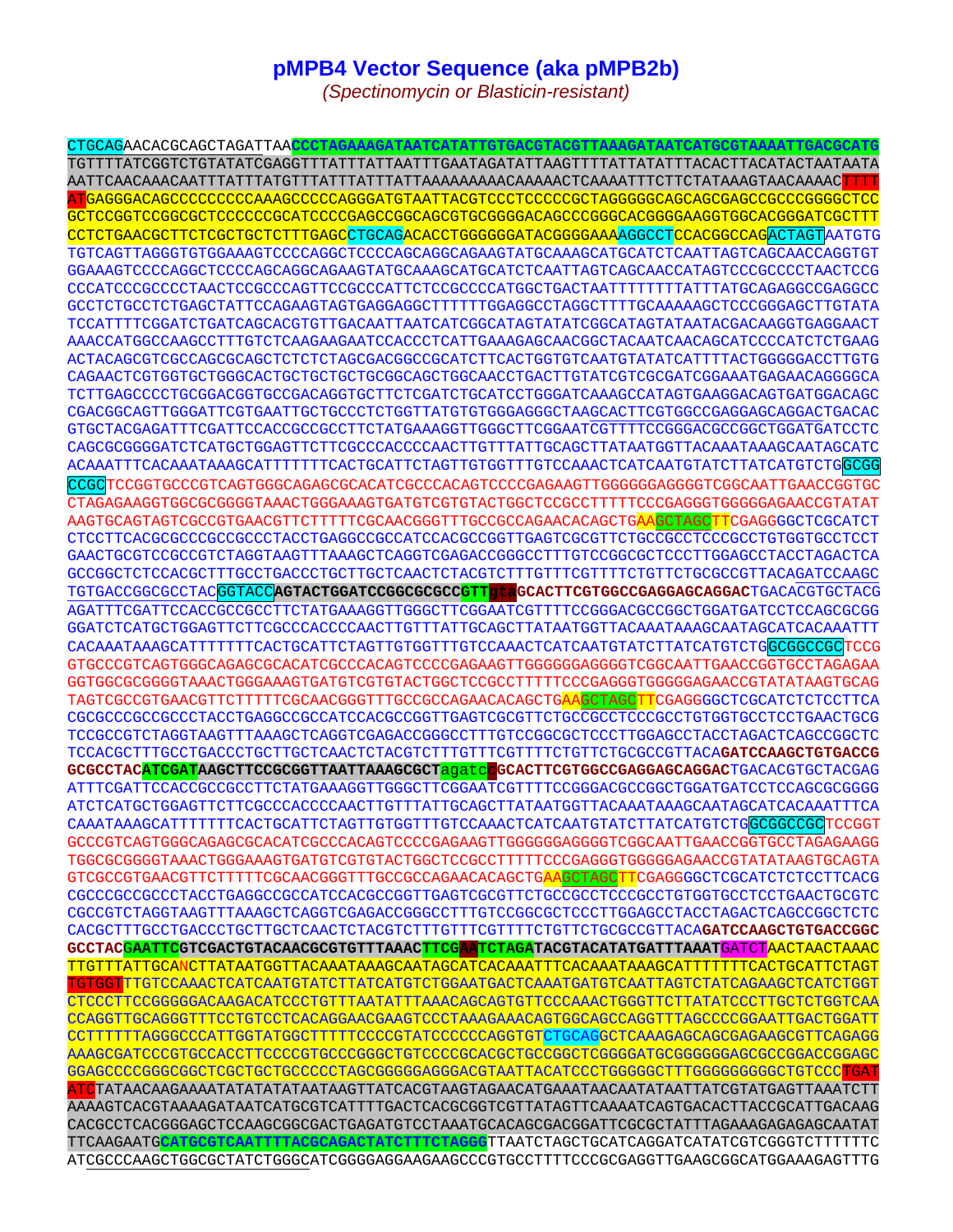CCGAGGATGACTGCTGCTGCATTGACGTTGAGCGAAAACGCACGTTTACCATGATGATTCGGGAAGGTGTGGCCATGCACGCCTTTA ACGGTGAACTGTTCGTTCAGGCCACCTGGGATACCAGTTCGTCGCGGCTTTTCCGGACACAGTTCCGGATGGTCAGCCCGAAGCGCA TCAGCAACCCGAACAATACCGGCGACAGCCGGAACTGCCGTGCCGGTGTGCAGATTAATGACAGCGGTGCGGCGCTGGGATATTACG TCAGCGAGGACGGGTATCCTGGCTGGATGCCGCAGAAATGGACATGGATACCCCGTGAGTTACCCGGCGGGCGCGCTTGGCGTAATC ATGGTCATAGCTGTTTCCTGTGTGAAATTGTTATCCGCTCACAATTCCACACAACATACGAGCCGGAAGCATAAAGTGTAAAGCCTG GGGTGCCTAATGAGTGAGCTAACTCACATTAATTGCGTTGCGCTCACTGCCCGCTTTCCAGTCGGGAAACCTGTCGTGCCAGCTGCA TTAATGAATCGGCCAACGCGCGGGGAGAGGCGGTTTGCGTATTGGGCGCTCTTCCGCTTCCTCGCTCACTGACTCGCTGCGCTCGGT CGTTCGGCTGCGGCGAGCGGTATCAGCTCACTCAAAGGCGGTAATACGGTTATCCACAGAATCAGGGGATAACGCAGGAAAGAACAT GTGAGCAAAAGGCCAGCAAAAGGCCAGGAACCGTAAAAAGGCCGCGTTGCTGGCGTTTTTCCATAGGCTCCGCCCCCCTGACGAGCA TCACAAAAATCGACGCTCAAGTCAGAGGTGGCGAAACCCGACAGGACTATAAAGATACCAGGCGTTTCCCCCTGGAAGCTCCCTCGT GCGCTCTCCTGTTCCGACCCTGCCGCTTACCGGATACCTGTCCGCCTTTCTCCCTTCGGGAAGCGTGGCGCTTTCTCATAGCTCACG CTGTAGGTATCTCAGTTCGGTGTAGGTCGTTCGCTCCAAGCTGGGCTGTGTGCACGAACCCCCCGTTCAGCCCGACCGCTGCGCCTT ATCCGGTAACTATCGTCTTGAGTCCAACCCGGTAAGACACGACTTATCGCCACTGGCAGCAGCCACTGGTAACAGGATTAGCAGAGC GAGGTATGTAGGCGGTGCTACAGAGTTCTTGAAGTGGTGGCCTAACTACGGCTACACTAGAAGGACAGTATTTGGTATCTGCGCTCT GCTGAAGCCAGTTACCTTCGGAAAAAGAGTTGGTAGCTCTTGATCCGGCAAACAAACCACCGCTGGTAGCGGTGGTTTTTTTGTTTG CAAGCAGCAGATTACGCGCAGAAAAAAAGGATCTCAAGAAGATCCTTTGATCTTTTCTACGGGGTCTGACGCTCAGTGGAACGAAAA CTCACGTTAAGGGATTTTGGTCATGAGATTATCAAAAAGGATCTTCACCTAGATCCTTTTAAATTAAAAATGAAGTTTTAAATCAAT CTAAAGTATATATGAGTAAACTTGGTCTGACAGTTACCAATGCTTAATCAGTGAGGCACCTATCTCAGCGATCTGTCTATTTCGTTC ATCCATAGTTGCCTGACTCCCCGTCGTGTAGATAACTACGATACGGGAGGGCTTACCATCTGGCCCCAGTGCTGCAATGATACCGCG AGACCCACGCTCACCGGCTCCAGATTTATCAGCAATAAACCAGCCAGCCGGAAGGGCCGAGCGCAGAAGTGGTCCTGCAACTTTATC CGCCTCCATCCAGTCTATTAATTGTTGCCGGGAAGCTAGAGTAAGTAGTTCGCCAGTTAATAGTTTGCGCAACGTTGTTGCCATTGC TACAGGCATCGTGGTGTCACGCTCGTCGTTTGGTATGGCTTCATTCAGCTCCGGTTCCCAACGATCAAGGCGAGTTACATGATCCCC CATGTTGTGCAAAAAAGCGGTTAGCTCCTTCGGTCCTCCGATCGTTGTCAGAAGTAAGTTGGCCGCAGTGTTATCACTCATGGTTAT GGCAGCACTGCATAATTCTCTTACTGTCATGCCATCCGTAAGATGCTTTTCTGTGACTGGTG<mark>AGT</mark>GTACCAGCCAGGACAGAAATGC CTCGACTTCGCTGCTACCCAAGGTTGCCGGGTGACGCACACCGTGGAAACGGATGAAGGCACGAACCCAGTGGACATAAGCCTGTTC GGTTCGTAAGCTGTAATGCAAGTAGCGT**ATG**CGCTCACGCAACTGGTCCAGAACCTTGACCGAACGCAGCGGTGGTAACGGCGCAGT GGCGGTTTTCATGGCTTGTTATGACTGTTTTTTTGGGGTACAGTCTATGCCTCGGGCATCCAAGCAGCAAGCGCGTTACGCCGTGGG TCGATGTTTGATGTTATGGAGCAGCAACGATGTTACGCAGCAGGGCAGTCGCCCTAAAACAAAGTTAAACATTATGAGGGAAGCGGT GATCGCCGAAGTATCGACTCAACTATCAGAGGTAGTTGGCGTCATCGAGCGCCATCTCGAACCGACGTTGCTGGCCGTACATTTGTA CGGCTCCGCAGTGGATGGCGGCCTGAAGCCACACAGTGATATTGATTTGCTGGTTACGGTGACCGTAAGGCTTGATGAAACAACGCG GCGAGCTTTGATCAACGACCTTTTGGAAACTTCGGCTTCCCCTGGAGAGAGCGAGATTCTCCGCGCTGTAGAAGTCACCATTGTTGT GCACGACGACATCATTCCGTGGCGTTATCCAGCTAAGCGCGAACTGCAATTTGGAGAATGGCAGCGCAATGACATTCTTGCAGGTAT CTTCGAGCCAGCCACGATCGACATTGATCTGGCTATCTTGCTGACAAAAGCAAGAGAACATAGCGTTGCCTTGGTAGGTCCAGCGGC GGAGGAACTCTTTGATCCGGTTCCTGAACAGGATCTATTTGAGGCGCTAAATGAAACCTTAACGCTATGGAACTCGCCGCCCGACTG GGCTGGCGATGAGCGAAATGTAGTGCTTACGTTGTCCCGCATTTGGTACAGCGCAGTAACCGGCAAAATCGCGCCGAAGGATGTCGC TGCCGACTGGGCAATGGAGCGCCTGCCGGCCCAGTATCAGCCCGTCATACTTGAAGCTAGACAGGCTTATCTTGGACAAGAAGAAGA TCGCTTGGCCTCGCGCGCAGATCAGTTGGAAGAATTTGTCCACTACGTGAAAGGCGAGATCACCAAGGTAGTCGGCAAATAACCCTC GAGCCACCCA**TGA**CCAAAATCCCTTAACGTGAGTTA

## **Unique enzymes in pMPB4:**

| BsiW I      | C`GTAC, G         | 51   |
|-------------|-------------------|------|
| Spl I       | C`GTAC, G         | 51   |
| Sfi I       | GGCCN, NNN `NGGCC | 504  |
| Spe I       | A`CTAG, T         | 512  |
| Avr II      | $C$ $CTAG$ , $G$  | 835  |
| Bby II      | GAAGAC 7/11       | 1048 |
| Bbs I       | $GAAGAC$ 8/12     | 1049 |
| PpuM I      | RG`GWC, CY        | 1123 |
| Nru I       | $TCG$ $CGA$       | 1195 |
| BsaB I      | GATNN   NNATC     | 1262 |
| Acc65 I     | G`GTAC, C         | 2193 |
| Asp718      | G`GTAC, C         | 2193 |
| Kpn I       | G, GTAC 'C        | 2197 |
| Sca I       | AGT   ACT         | 2201 |
| BamH I      | G`GATC, C         | 2205 |
| Asc I       | GG 'CGCG, CC      | 2212 |
| Cla I       | AT CG, AT         | 3056 |
| HinD III    | A`AGCT, T         | 3061 |
| Sac II      | CC, GC `GG        | 3070 |
| Eco47 III   | AGC GCT           | 3083 |
| EcoR I      | G`AATT, C         | 3923 |
| Sal I       | G`TCGA, C         | 3929 |
| Acc I       | GT `MK, AC        | 3930 |
| BsrG I      | T`GTAC, A         | 3935 |
| Mlu I       | A`CGCG, T         | 3941 |
| Pme I       | CTTT AAAC         | 3950 |
| BsiC I      | TT `CG, AA        | 3956 |
| BstB I      | TT CG, AA         | 3956 |
| Xba I       | T`CTAG, A         | 3961 |
| SnaB I      | TAC GTA           | 3969 |
| Nde I       | CA`TA, TG         | 3974 |
| Bsp120<br>I | G`GGCC, C         | 4361 |
| Apa I       | G, GGCC 'C        | 4365 |
| BstX I      | CCAN, NNNN `NTGG  | 4372 |
| ECOR V      | GAT ATC           | 4612 |
| Sac I       | G, AGCT `C        | 4803 |
| I<br>Sap    | GCTCTTC 8/11      | 5624 |

| Ear I                  | CTCTTC 7/10                                | 5624 |  |  |
|------------------------|--------------------------------------------|------|--|--|
| AlwN I                 | CAG.NNN`CTG                                | 6156 |  |  |
| HaiE II                | ACCNNNNNNGGT -1/136319                     |      |  |  |
| BspH I                 | T`CATG.A                                   | 6460 |  |  |
| Ahd I                  | GACNN.N`NNGTC 6633                         |      |  |  |
| Fsp I                  | TGC GCA                                    | 6855 |  |  |
| BstE II                | G`GTNAC.C                                  | 7628 |  |  |
| BspM I                 | ACCTGC 10/14                               | 7815 |  |  |
| PaeR7 I C`TCGA.G       |                                            | 8264 |  |  |
| Xho I                  | C`TCGA.G                                   | 8264 |  |  |
| Number of enzymes = 47 |                                            |      |  |  |
|                        |                                            |      |  |  |
|                        | The following enzymes do not cut in pMPB4: |      |  |  |
|                        |                                            |      |  |  |
|                        |                                            |      |  |  |

| Aat II    | Af1 TT | Bgl II | BsmB I | Bsp1286 I |  |
|-----------|--------|--------|--------|-----------|--|
| Bst1107 I | Fse I  | Hpa I  | Pf1M T | Tth111 I  |  |

## **pMPB4: sites sorted by name:**

| Acc I   | (1)   | 3930 |      |      |      |
|---------|-------|------|------|------|------|
| Acc65 I | (1)   | 2193 |      |      |      |
| Aci I   | (106) | 315  | 336  | 348  | 370  |
|         |       | 393  | 683  | 695  | 704  |
|         |       | 716  | 726  | 737  | 783  |
|         |       | 1083 | 1165 | 1232 | 1416 |
|         |       | 1419 | 1485 | 1651 | 1655 |
|         |       | 1756 | 1793 | 1873 | 1929 |
|         |       | 1932 | 1947 | 1978 | 1985 |
|         |       | 2012 | 2278 | 2281 | 2347 |
|         |       | 2513 | 2517 | 2618 | 2655 |
|         |       | 2735 | 2791 | 2794 | 2809 |
|         |       | 2840 | 2847 | 2874 | 3067 |
|         |       | 3069 | 3091 | 3146 | 3149 |
|         |       | 3215 | 3381 | 3385 | 3486 |
|         |       | 3523 | 3603 | 3659 | 3662 |
|         |       | 3677 | 3708 | 3715 | 3742 |
|         |       | 4479 | 4502 | 4524 | 4536 |
|         |       | 4557 | 4741 | 4774 | 4808 |
|         |       | 5016 | 5029 | 5178 | 5285 |
|         |       |      |      |      |      |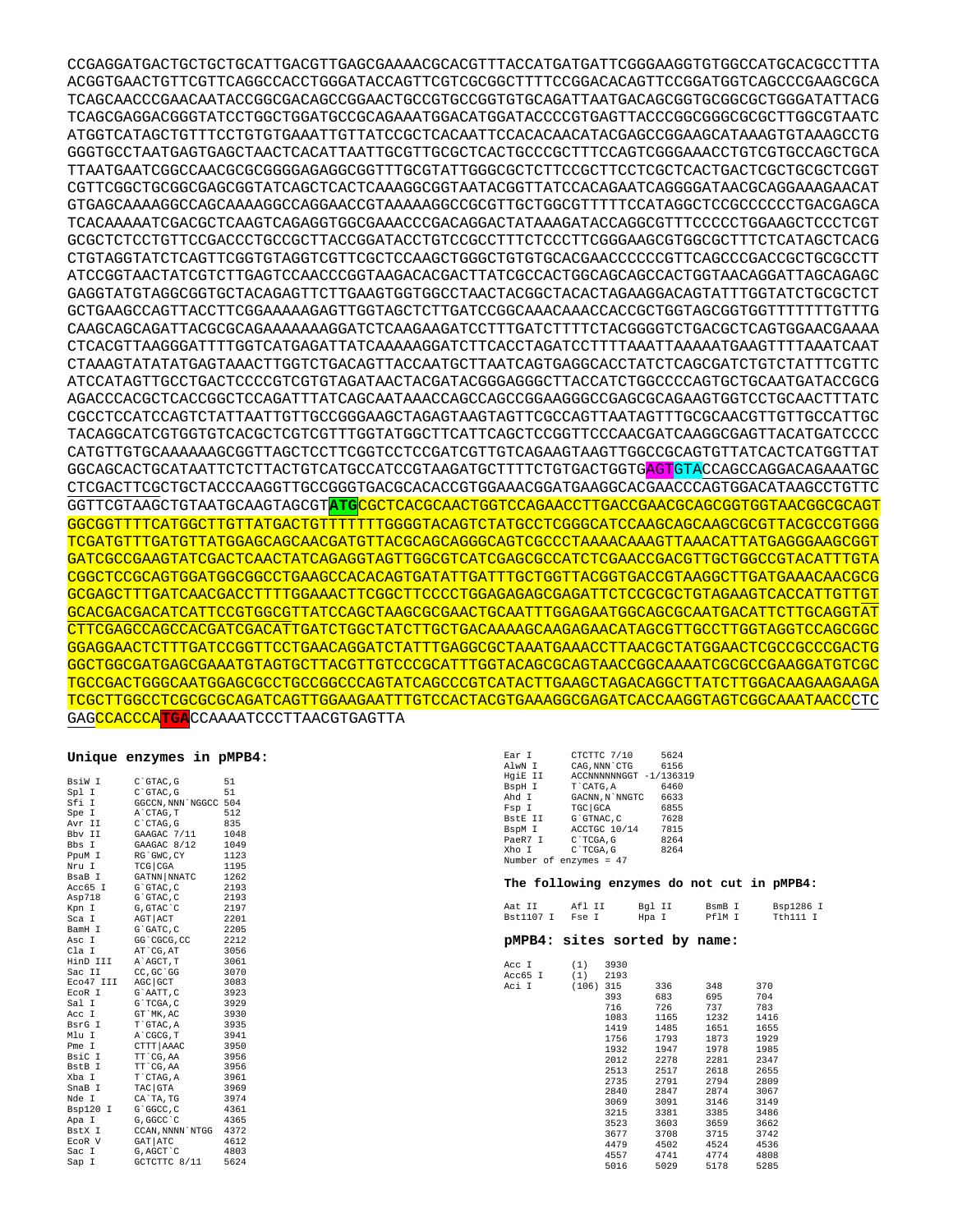|         |      | 5290        | 5338 | 5375 | 5430 |                |      | 6924         | 7934         |              |              |
|---------|------|-------------|------|------|------|----------------|------|--------------|--------------|--------------|--------------|
|         |      | 5533        | 5589 | 5599 | 5623 | BseR I         | (4)  | 831          | 1391         | 2253         | 3121         |
|         |      | 5666        | 5673 | 5694 | 5785 | Bsg I          | (5)  | 1151         | 1852         | 2714         | 3582         |
|         |      | 5813        | 5940 | 5959 | 6080 |                |      | 5290         |              |              |              |
|         |      | 6190        |      |      |      |                |      | 3956         |              |              |              |
|         |      |             | 6325 | 6334 | 6696 | BsiC I         | (1)  |              |              |              | 2517         |
|         |      | 6787        | 6978 | 7024 | 7291 | BsiE I         | (10) | 1083         | 1199         | 1655         |              |
|         |      | 7311        | 7479 | 7576 | 7588 |                |      | 3385         | 4745         | 5656         | 6080         |
|         |      | 7655        | 7718 | 7914 | 7917 |                |      | 7003         | 7849         |              |              |
|         |      | 7995        | 8042 |      |      | BsiHKA I       | (3)  | 4803         | 6058         | 7747         |              |
| Afl III | (6)  | 894         | 1390 | 2252 | 3120 | BsiW I         | (1)  | 51           |              |              |              |
|         |      | 3941        | 5740 |      |      | Bsm I          | (5)  | 1600         | 2462         | 3330         | 4081         |
| Age I   | (3)  | 1734        | 2596 | 3464 |      |                |      | 4885         |              |              |              |
| Aha II  | (7)  | 1461        | 2185 | 2323 | 3047 | BsmA I         | (6)  | 982          | 2038         | 2900         | 3768         |
|         |      | 3191        | 3915 | 7522 |      |                |      | 4180         | 6695         |              |              |
| Ahd I   | (1)  | 6633        |      |      |      | BsmF I         | (19) | 281          | 291          | 410          | 529          |
| Alu I   | (44) | 16          | 799  | 853  | 863  |                |      | 601          | 665          | 1136         | 1472         |
|         |      | 1066        | 1171 | 1535 | 1886 |                |      | 1683         | 2334         | 2545         | 3202         |
|         |      | 1892        | 1896 | 2034 | 2175 |                |      | 3413         | 4203         | 4286         | 4460         |
|         |      | 2397        | 2748 | 2754 | 2758 |                |      | 4579         | 4589         | 8024         |              |
|         |      | 2896        | 3037 | 3063 | 3265 | BsoF I         | (77) | 14           | 326          | 329          | 336          |
|         |      | 3616        | 3622 | 3626 | 3764 |                |      | 387          | 454          | 783          | 1064         |
|         |      | 3905        | 4167 | 4801 | 4927 |                |      | 1083         | 1157         | 1160         | 1163         |
|         |      | 4970        | 5405 | 5500 | 5564 |                |      | 1166         | 1169         | 1333         | 1419         |
|         |      | 5682        | 5908 | 5998 | 6044 |                |      | 1533         | 1652         | 1655         | 1873         |
|         |      | 6301        | 6822 | 6922 | 6985 |                |      | 1932         | 1947         | 1978         | 2281         |
|         |      | 7232        | 7662 | 7776 | 8148 |                |      | 2395         | 2514         | 2517         | 2735         |
| Alw I   | (25) | 434         | 888  | 1278 | 1469 |                |      | 2794         | 2809         | 2840         | 3149         |
|         |      | 1496        | 2163 | 2201 | 2212 |                |      | 3263         | 3382         | 3385         | 3603         |
|         |      | 2331        | 2358 | 3025 | 3083 |                |      | 3662         | 3677         | 3708         | 4320         |
|         |      | 3199        | 3226 | 3893 | 4439 |                |      | 4419         | 4486         | 4537         | 4544         |
|         |      | 4943        | 6302 | 6388 | 6388 |                |      | 4547         | 4809         | 4928         | 5030         |
|         |      |             |      |      |      |                |      |              |              |              |              |
|         |      | 6485        | 6486 | 6950 | 7927 |                |      | 5061         | 5064         | 5179         | 5291         |
|         |      | 7956        |      |      |      |                |      | 5338         | 5565         | 5646         | 5664         |
| AlwN I  | (1)  | 6156        |      |      |      |                |      | 5667         | 5785         | 5940         | 6083         |
| Apa I   | (1)  | 4365        |      |      |      |                |      | 6148         | 6151         | 6357         | 6685         |
| ApaL I  | (2)  | 6054        | 7743 |      |      |                |      | 7024         | 7051         | 7146         | 7289         |
| Apo I   | (8)  | 175         | 233  | 1570 | 2432 |                |      | 7374         | 7418         | 7434         | 7589         |
|         |      | 3300        | 3923 | 4051 | 8211 |                |      | 7656         | 7806         | 7915         | 7995         |
| Asc I   | (1)  | 2212        |      |      |      |                |      | 8092         |              |              |              |
| Ase I   | (6)  | 122         | 906  | 5276 | 5511 | Bsp120 I       | (1)  | 4361         |              |              |              |
|         |      | 5570        | 6805 |      |      | BspH I         | (1)  | 6460         |              |              |              |
| Asp718  | (1)  | 2193        |      |      |      | BspM I         | (1)  | 7815         |              |              |              |
| Ava I   | (15) | 339         | 377  | 403  | 856  | BspM II        | (2)  | 5186         | 5198         |              |              |
|         |      | 1701        | 1803 | 2563 | 2665 | Bsr I          | (27) | 721          | 1097         | 1121         | 1769         |
|         |      | 3431        | 3533 | 4467 | 4493 |                |      | 1790         | 2198         | 2206         | 2631         |
|         |      | 4531        | 7360 | 8264 |      |                |      | 2652         | 3499         | 3520         | 4238         |
| Ava II  | (7)  | 355         | 1123 | 4516 | 6771 |                |      | 4348         | 5169         | 5541         | 6147         |
|         |      | 6993        | 7267 | 7908 |      |                |      | 6160         | 6274         | 6680         | 6798         |
| Avr II  | (1)  | 835         |      |      |      |                |      | 6841         | 7108         | 7203         | 7268         |
| BamH I  | (1)  | 2205        |      |      |      |                |      | 8006         | 8102         | 8124         |              |
| Ban I   | (16) | 1238        | 1662 | 1737 | 1993 | BsrB I         | (7)  | 350          | 1657         | 2519         | 3387         |
|         |      | 2184        | 2193 | 2524 | 2599 |                |      | 4524         | 5432         | 5673         |              |
|         |      | 2855        | 3046 | 3392 | 3467 | BsrD I         | (4)  | 6694         | 6868         | 7817         | 8110         |
|         |      | 3723        | 3914 | 5484 |      | BsrG I         |      | 3935         |              |              |              |
|         |      |             |      |      | 6581 |                | (1)  |              |              |              |              |
| Ban II  | (8)  | 347         | 1228 | 1908 | 2770 | <b>BssH II</b> | (3)  | 2212         | 5379         | 8192         |              |
|         |      | 3638        | 4365 | 4531 | 4803 | BssS I         | (2)  | 1138         | 5913         |              |              |
| Bbe I   | (3)  | 2188        |      |      |      | BstB I         |      |              |              |              |              |
|         |      |             | 3050 | 3918 |      |                | (1)  | 3956         |              |              |              |
| Bbs I   | (1)  | 1049        |      |      |      | BstE II        | (1)  | 7628         |              |              |              |
| Bbv I   | (20) | 25          | 337  | 340  | 398  | BstN I         | (18) | 291          | 477          | 549          | 604          |
|         |      | 1075        | 1180 | 1544 | 2406 |                |      | 621          | 1268         | 4266         | 4324         |
|         |      | 3274        | 4331 | 4430 | 6159 |                |      | 4396         | 4582         | 5160         | 5327         |
|         |      | 6162        | 6368 | 7062 | 7300 |                |      | 5480         | 5768         | 5889         | 5902         |
|         |      | 7385        | 7429 | 7445 | 7817 |                |      | 7122         | 7699         |              |              |
| Bbv II  | (1)  | 1048        |      |      |      | BstU I         | (33) | 1195         | 1485         | 1756         | 1925         |
| Bcl I   | (2)  | 886         | 7666 |      |      |                |      | 1970         | 2214         | 2347         | 2618         |
| Bcn I   | (22) | 341         | 342  | 405  | 406  |                |      | 2787         | 2832         | 3069         | 3215         |
|         |      | 858         | 859  | 1458 | 2049 |                |      | 3486         | 3655         | 3700         | 3943         |
|         |      | 2320        | 2911 | 3188 | 3779 |                |      | 4741         | 4847         | 5018         | 5178         |
|         |      | 4187        | 4336 | 4469 | 4470 |                |      | 5381         | 5587         | 5589         | 5787         |
|         |      | 4533        | 4534 | 5373 | 6121 |                |      | 6368         | 6698         | 7382         | 7655         |
|         |      | 6817        | 7164 |      |      |                |      | 7720         | 7783         | 8076         | 8192         |
| Bfa I   | (31) | 17          | 28   | 318  | 513  |                |      | 8194         |              |              |              |
|         |      | 836         | 1073 | 1605 | 1742 | BstX I         | (1)  | 4372         |              |              |              |
|         |      | 1893        | 2019 | 2081 | 2467 | BstY I         | (14) | 881          | 1489         | 2167         | 2205         |
|         |      | 2604        | 2755 | 2881 | 2943 |                |      | 2351         | 3029         | 3087         | 3219         |
|         |      | 3085        | 3335 | 3472 | 3623 |                |      | 3897         | 6381         | 6392         | 6478         |
|         |      | 3749        | 3811 | 3962 | 4086 |                |      | 6490         | 7949         |              |              |
|         |      | 4554        | 4913 | 4924 | 6235 | Bsu36 I        | (3)  | 1941         | 2803         | 3671         |              |
|         |      | 6488        | 6823 | 8149 |      | Cac8 I         | (54) | 333          | 384          | 391          | 467          |
| Bgl I   | (3)  | 504         | 6753 | 8100 |      |                |      | 562          | 581          | 634          | 653          |
| Blp I   | (2)  | 1359        | 7777 |      |      |                |      | 1059         | 1173         | 1465         | 1894         |
| Bpm I   | (8)  | 1463        | 1520 | 2325 | 2382 |                |      | 1908         | 1929         | 2092         | 2120         |
|         |      | 3193        | 3250 | 6703 | 7720 |                |      | 2214         | 2327         | 2756         | 2770         |
| Bsa I   | (5)  | 2037        | 2899 |      | 4181 |                |      | 2791         | 2954         | 2982         |              |
|         |      |             |      | 3767 |      |                |      |              |              |              | 3195         |
| BsaA I  | (8)  | 6694<br>895 | 1393 | 2255 | 3123 |                |      | 3624<br>3850 | 3638<br>4407 | 3659<br>4483 | 3822<br>4490 |
|         |      |             |      |      |      |                |      |              |              |              |              |
|         |      | 3969        | 4650 | 4708 | 8225 |                |      | 4541         | 4788         | 4885         | 4972         |
| BsaB I  | (1)  | 1262        |      |      |      |                |      | 5126         | 5377         | 5381         | 5533         |
| BsaH I  | (7)  | 1461        | 2185 | 2323 | 3047 |                |      | 5562         | 5671         | 5757         | 5794         |
|         |      | 3191        | 3915 | 7522 |      |                |      | 6354         | 6745         | 7378         | 7555         |
| BsaJ I  | (45) | 289         | 290  | 339  | 340  |                |      | 7660         | 7840         | 8009         | 8115         |
|         |      | 403         | 476  | 502  | 547  |                |      | 8119         | 8194         |              |              |
|         |      | 619         | 742  | 777  | 835  | Cfr10 I        | (22) | 382          | 1463         | 1734         | 1958         |
|         |      | 856         | 962  | 1267 | 1374 |                |      | 2090         | 2181         | 2325         | 2596         |
|         |      | 1804        | 2068 | 2236 | 2666 |                |      | 2820         | 2952         | 3043         | 3193         |
|         |      | 2930        | 3067 | 3104 | 3534 |                |      | 3464         | 3688         | 3820         | 3911         |
|         |      | 3798        | 4185 | 4333 | 4394 |                |      | 4488         | 5239         | 5263         | 6713         |
|         |      | 4467        | 4530 | 4531 | 4580 |                |      | 8064         | 8117         |              |              |
|         |      | 4581        | 5048 | 5159 | 5479 | Cla I          | (1)  | 3056         |              |              |              |
|         |      | 5900        | 7153 | 7176 | 7359 | Csp6 I         | (13) | 52           | 1784         | 2194         | 2200         |
|         |      | 7390        | 7697 | 7761 | 7900 |                |      | 2646         | 3514         | 3936         | 3970         |
|         |      | 8242        |      |      |      |                |      | 7114         | 7347         | 7560         | 7568         |
| BsaW I  | (14) | 352         | 1659 | 1734 | 2521 |                |      | 8051         |              |              |              |
|         |      | 2596        | 3389 | 3464 | 4518 | Dde I          | (16) | 795          | 1359         | 1941         | 2035         |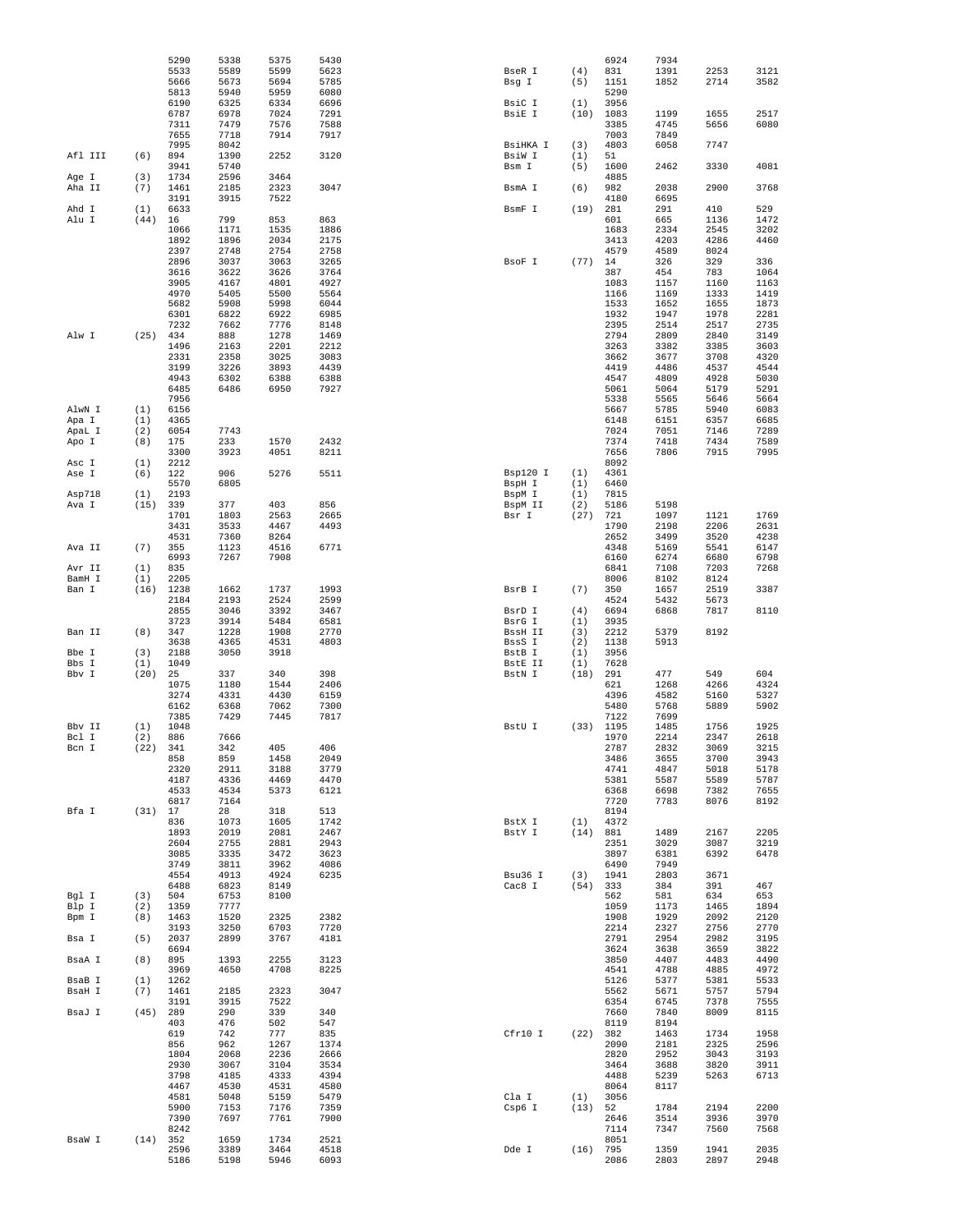|           |      | 3671         | 3765         | 3816         | 4815         | HgiE II        | (1)        | 6319         |              |              |              |
|-----------|------|--------------|--------------|--------------|--------------|----------------|------------|--------------|--------------|--------------|--------------|
|           |      | 6015         | 6424         | 6590         | 7777         | Hha I          | (57)       | 363          | 1063         | 1485         | 1684         |
| Dpn I     | (39) | 429          | 883          | 888          | 1198         |                |            | 1756         | 1927         | 2064         | 2159         |
|           |      | 1259<br>2169 | 1273<br>2207 | 1475<br>2337 | 1491<br>2353 |                |            | 2187<br>2546 | 2214<br>2618 | 2216<br>2789 | 2347<br>2926 |
|           |      | 3031         | 3089         | 3205         | 3221         |                |            | 3021         | 3049         | 3084         | 3215         |
|           |      | 3899         | 3988         | 4445         | 4938         |                |            | 3414         | 3486         | 3657         | 3794         |
|           |      | 6308         | 6383         | 6394         | 6402         |                |            | 3889         | 3917         | 4513         | 4849         |
|           |      | 6480         | 6492         | 6597         | 6938         |                |            | 4976         | 5219         | 5295         | 5381         |
|           |      | 6956         | 7002         | 7485         | 7668         |                |            | 5383         | 5524         | 5589         | 5617         |
|           |      | 7848         | 7858         | 7933         | 7951         |                |            | 5650         | 5920         | 5987         | 6087         |
| DpnII     | (39) | 8179<br>427  | 8200<br>881  | 8238<br>886  | 1196         |                |            | 6261<br>7255 | 6370<br>7305 | 6763<br>7382 | 6856<br>7534 |
|           |      | 1257         | 1271         | 1473         | 1489         |                |            | 7722         | 7783         | 7810         | 7964         |
|           |      | 2167         | 2205         | 2335         | 2351         |                |            | 8058         | 8078         | 8113         | 8194         |
|           |      | 3029         | 3087         | 3203         | 3219         |                |            | 8196         |              |              |              |
|           |      | 3897         | 3986         | 4443         | 4936         | HinC II        | (3)        | 900          | 3931         | 4262         |              |
|           |      | 6306         | 6381         | 6392         | 6400         | Hind II        | (3)        | 900          | 3931         | 4262         |              |
|           |      | 6478         | 6490         | 6595         | 6936         | HinD III       | (1)        | 3061         |              |              |              |
|           |      | 6954         | 7000         | 7483         | 7666         | Hinf I         | (27)       | 988          | 1320         | 1409         | 1446         |
|           |      | 7846<br>8177 | 7856<br>8198 | 7931<br>8236 | 7949         |                |            | 1965<br>2827 | 2084<br>2946 | 2271<br>3139 | 2308<br>3176 |
| Dra I     | (8)  | 2030         | 2892         | 3760         | 3950         |                |            | 3695         | 3814         | 3958         | 4136         |
|           |      | 3982         | 4215         | 6499         | 6518         |                |            | 4348         | 4734         | 4842         | 5103         |
| Dra III   | (6)  | 1369         | 2231         | 3099         | 7177         |                |            | 5575         | 5640         | 5715         | 6111         |
|           |      | 7605         | 8225         |              |              |                |            | 6628         | 7499         | 7712         |              |
| Drd I     | (3)  | 1051         | 4819         | 5848         |              | HinI I         | (7)        | 1461         | 2185         | 2323         | 3047         |
| Dsa I     | (7)  | 502          | 742          | 962          | 3067         |                |            | 3191         | 3915         | 7522         |              |
|           |      | 7176         | 7390         | 7761         |              | HinP I         | (57)       | 361          | 1061         | 1483         | 1682         |
| Eae I     | (13) | 505          | 965          | 1080         | 1371         |                |            | 1754         | 1925         | 2062         | 2157         |
|           |      | 1652         | 2233<br>5117 | 2514         | 3101<br>7021 |                |            | 2185<br>2544 | 2212<br>2616 | 2214<br>2787 | 2345         |
|           |      | 3382<br>7555 |              | 5579         |              |                |            | 3019         | 3047         | 3082         | 2924<br>3213 |
| Eag I     | (4)  | 1080         | 1652         | 2514         | 3382         |                |            | 3412         | 3484         | 3655         | 3792         |
| Ear I     | (1)  | 5624         |              |              |              |                |            | 3887         | 3915         | 4511         | 4847         |
| Eco47 III | (1)  | 3083         |              |              |              |                |            | 4974         | 5217         | 5293         | 5379         |
| Eco57 I   | (6)  | 1060         | 1907         | 2769         | 3637         |                |            | 5381         | 5522         | 5587         | 5615         |
|           |      | 6287         | 7613         |              |              |                |            | 5648         | 5918         | 5985         | 6085         |
| Eco72 I   | (4)  | 895          | 1393         | 2255         | 3123         |                |            | 6259         | 6368         | 6761         | 6854         |
| ECON I    | (7)  | 1745         | 1940         | 2607         | 2802         |                |            | 7253         | 7303         | 7380         | 7532         |
| Eco0109 I | (2)  | 3475<br>1123 | 3670<br>4361 | 4356         |              |                |            | 7720<br>8056 | 7781<br>8076 | 7808<br>8111 | 7962<br>8192 |
| EcoR I    | (1)  | 3923         |              |              |              |                |            | 8194         |              |              |              |
| ECOR II   | (18) | 289          | 475          | 547          | 602          | Hpa II         | (60)       | 340          | 353          | 358          | 383          |
|           |      | 619          | 1266         | 4264         | 4322         |                |            | 404          | 857          | 1456         | 1464         |
|           |      | 4394         | 4580         | 5158         | 5325         |                |            | 1660         | 1735         | 1959         | 2047         |
|           |      | 5478         | 5766         | 5887         | 5900         |                |            | 2059         | 2091         | 2182         | 2209         |
|           |      | 7120         | 7697         |              |              |                |            | 2318         | 2326         | 2522         | 2597         |
| ECOR V    | (1)  | 4612         |              |              |              |                |            | 2821         | 2909         | 2921         | 2953         |
| Ehe I     | (3)  | 2186         | 3048         | 3916         |              |                |            | 3044         | 3186         | 3194         | 3390         |
| Esp I     | (2)  | 1359         | 7777         |              |              |                |            | 3465         | 3689         | 3777         | 3789         |
| Fnu4H I   | (77) | 14<br>387    | 326<br>454   | 329<br>783   | 336<br>1064  |                |            | 3821<br>4468 | 3912<br>4489 | 4185<br>4514 | 4335<br>4519 |
|           |      | 1083         | 1157         | 1160         | 1163         |                |            | 4532         | 5187         | 5199         | 5240         |
|           |      | 1166         | 1169         | 1333         | 1419         |                |            | 5250         | 5264         | 5372         | 5458         |
|           |      | 1533         | 1652         | 1655         | 1873         |                |            | 5947         | 6094         | 6120         | 6310         |
|           |      | 1932         | 1947         | 1978         | 2281         |                |            | 6714         | 6748         | 6815         | 6925         |
|           |      | 2395         | 2514         | 2517         | 2735         |                |            | 7162         | 7935         | 8065         | 8118         |
|           |      | 2794         | 2809         | 2840         | 3149         | Hph I          | (10)       | 959          | 5148         | 6477         | 6704         |
|           |      | 3263         | 3382         | 3385         | 3603         |                |            | 7118         | 7176         | 7492         | 7639         |
|           |      | 3662         | 3677         | 3708         | 4320         |                |            | 7725<br>2184 | 8232<br>3046 | 3914         |              |
|           |      | 4419<br>4547 | 4486<br>4809 | 4537<br>4928 | 4544<br>5030 | Kas I<br>Kpn I | (3)<br>(1) | 2197         |              |              |              |
|           |      | 5061         | 5064         | 5179         | 5291         | Mae I          | (31)       | 17           | 28           | 318          | 513          |
|           |      | 5338         | 5565         | 5646         | 5664         |                |            | 836          | 1073         | 1605         | 1742         |
|           |      | 5667         | 5785         | 5940         | 6083         |                |            | 1893         | 2019         | 2081         | 2467         |
|           |      | 6148         | 6151         | 6357         | 6685         |                |            | 2604         | 2755         | 2881         | 2943         |
|           |      | 7024         | 7051         | 7146         | 7289         |                |            | 3085         | 3335         | 3472         | 3623         |
|           |      | 7374         | 7418         | 7434         | 7589         |                |            | 3749         | 3811         | 3962         | 4086         |
|           |      | 7656<br>8092 | 7806         | 7915         | 7995         |                |            | 4554<br>6488 | 4913<br>6823 | 4924         | 6235         |
| Fok I     | (24) | 307          | 359          | 686          | 1015         | Mae II         | (26)       | 50           | 54           | 8149<br>304  | 894          |
|           |      | 1250         | 1483         | 1937         | 2345         |                |            | 1392         | 1849         | 2132         | 2254         |
|           |      | 2799         | 3213         | 3667         | 4184         |                |            | 2711         | 2994         | 3122         | 3579         |
|           |      | 4511         | 4563         | 5065         | 5214         |                |            | 3862         | 3968         | 4568         | 4649         |
|           |      | 5346         | 6599         | 6780         | 7067         |                |            | 4707         | 5072         | 5089         | 5306         |
|           |      | 7199         | 7352         | 7596         | 8097         |                |            | 6443         | 6859         | 7548         | 8034         |
| Fsp I     | (1)  | 6855         |              |              |              |                |            | 8224         | 8293         |              |              |
| Gdi II    | (15) | 506          | 1079         | 1081         | 1370<br>2513 | Mae III        | (31)       | 46<br>2177   | 248<br>2406  | 1544<br>3023 | 2161<br>3039 |
|           |      | 1651<br>2515 | 1653<br>3100 | 2232<br>3381 | 3383         |                |            | 3274         | 3891         | 3907         | 4025         |
|           |      | 5580         | 7020         | 7554         |              |                |            | 4703         | 4763         | 5366         | 6096         |
| Gsu I     | (8)  | 1464         | 1519         | 2326         | 2381         |                |            | 6159         | 6275         | 6558         | 6889         |
|           |      | 3194         | 3249         | 6704         | 7719         |                |            | 6947         | 7100         | 7165         | 7296         |
| Hae I     | (9)  | 498          | 834          | 967          | 5119         |                |            | 7383         | 7427         | 7622         | 7628         |
|           |      | 5155         | 5755         | 5766         | 6218         |                |            | 7730         | 8060         | 8298         |              |
|           |      | 8187         |              |              |              | Mbo I          | (39)       | 427          | 881          | 886          | 1196         |
| Hae II    | (16) | 364          | 2065         | 2188         | 2927         |                |            | 1257         | 1271         | 1473         | 1489         |
|           |      | 3050<br>4514 | 3085<br>4977 | 3795<br>5296 | 3918<br>5618 |                |            | 2167<br>3029 | 2205<br>3087 | 2335<br>3203 | 2351<br>3219 |
|           |      | 5988         | 7535         | 7965         | 8114         |                |            | 3897         | 3986         | 4443         | 4936         |
| Hae III   | (34) | 498          | 507          | 776          | 782          |                |            | 6306         | 6381         | 6392         | 6400         |
|           |      | 834          | 967          | 1082         | 1373         |                |            | 6478         | 6490         | 6595         | 6936         |
|           |      | 1654         | 1946         | 2051         | 2235         |                |            | 6954         | 7000         | 7483         | 7666         |
|           |      | 2516         | 2808         | 2913         | 3103         |                |            | 7846         | 7856         | 7931         | 7949         |
|           |      | 3384         | 3676         | 3781         | 4363         |                |            | 8177         | 8198         | 8236         |              |
|           |      | 5119         | 5155         | 5581         | 5755         | Mbo II         | (15)       | 231          | 996          | 1053         | 1081         |
|           |      | 5766         | 5784         | 6218         | 6676         |                |            | 1499         | 2361         | 3229         | 5007         |
|           |      | 6756         | 7023         | 7557         | 7591         |                |            | 5612         | 6401         | 6474         | 7824         |
|           | (14) | 8121         | 8187<br>1042 | 1468         | 1998         |                | (1)        | 8183<br>3941 | 8186         | 8219         |              |
| Hga I     |      | 89<br>2330   | 2860         | 3198         | 3728         | Mlu I<br>Mme I | (3)        | 5954         | 6138         | 8186         |              |
|           |      | 4714         | 4877         | 5850         | 6428         | Mnl I          | (65)       | 103          | 258          | 318          | 446          |
|           |      | 7176         | 7512         |              |              |                |            | 508          | 766          | 772          | 795          |
| HgiA I    | (3)  | 4803         | 6058         | 7747         |              |                |            | 801          | 809          | 812          | 824          |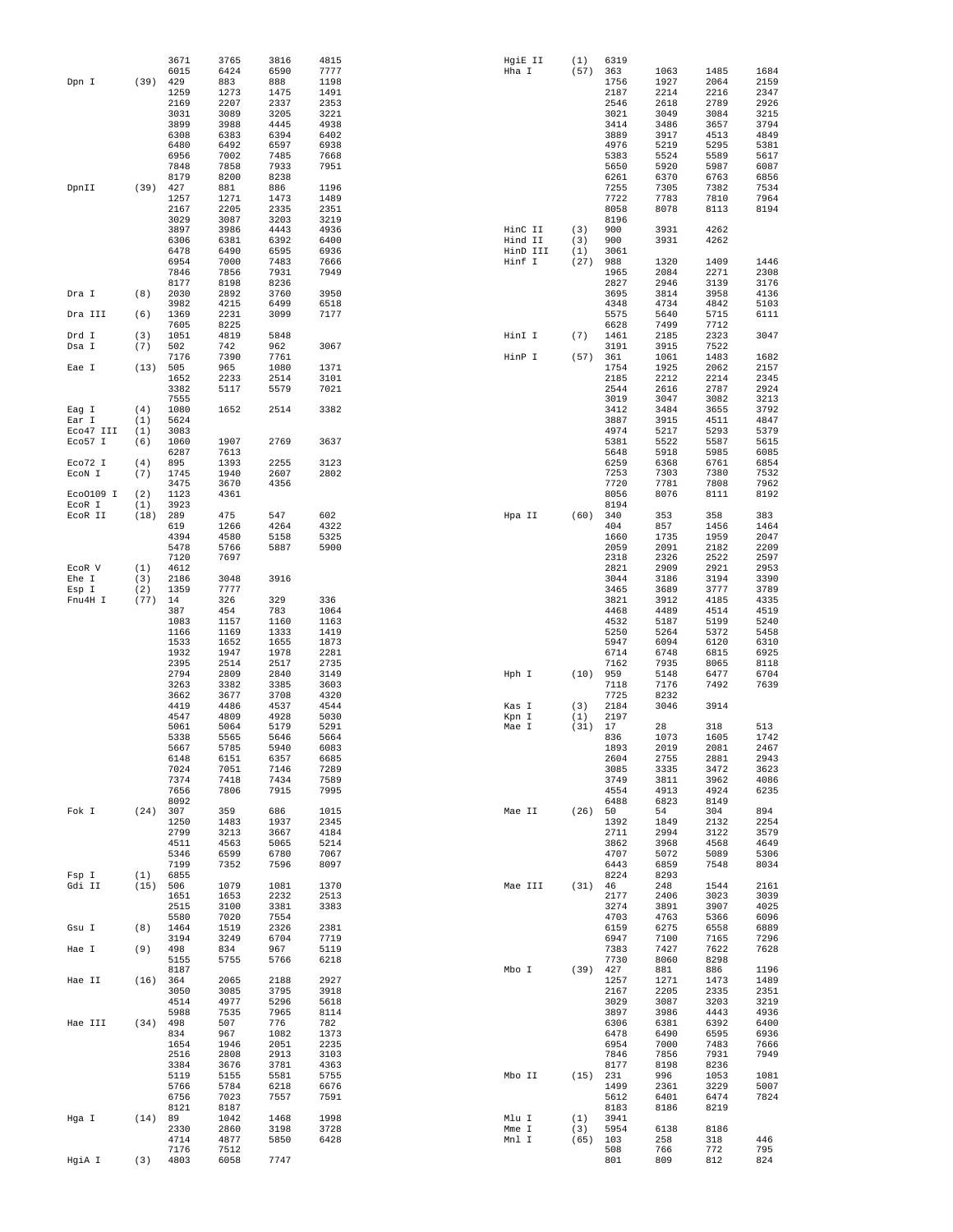|                     |             | 944<br>1369  | 1005<br>1486 | 1346<br>1710 | 1347<br>1799 | Pvu II               | (5)                    | 1171<br>5564   | 1886                          | 2748              | 3616                   |              |
|---------------------|-------------|--------------|--------------|--------------|--------------|----------------------|------------------------|----------------|-------------------------------|-------------------|------------------------|--------------|
|                     |             | 1894         | 1936         | 1990         | 2006         | Rsa I                | (13)                   | 53             | 1785                          | 2195              | 2201                   |              |
|                     |             | 2231<br>2756 | 2348<br>2798 | 2572<br>2852 | 2661<br>2868 |                      |                        | 2647<br>7115   | 3515<br>7348                  | 3937<br>7561      | 3971<br>7569           |              |
|                     |             | 3099         | 3216         | 3440         | 3529         |                      |                        | 8052           |                               |                   |                        |              |
|                     |             | 3624<br>4295 | 3666<br>4428 | 3720<br>4556 | 3736<br>4800 | Rsr II<br>Sac I      | (2)<br>(1)             | 355<br>4803    | 4516                          |                   |                        |              |
|                     |             | 4986         | 5013         | 5043         | 5307         | Sac II               | (1)                    | 3070           |                               |                   |                        |              |
|                     |             | 5589<br>6172 | 5638<br>6572 | 5848<br>6653 | 5921<br>6799 | Sal I<br>Sap I       | (1)<br>(1)             | 3929<br>5624   |                               |                   |                        |              |
|                     |             | 7005         | 7144         | 7368         | 7465         | Sau3A I              | (39)                   | 427            | 881                           | 886               | 1196                   |              |
|                     |             | 7505<br>8272 | 7913         | 7952         | 8197         |                      |                        | 1257<br>2167   | 1271<br>2205                  | 1473<br>2335      | 1489<br>2351           |              |
| Msc I               | (2)         | 967          | 5119         |              |              |                      |                        | 3029           | 3087                          | 3203              | 3219                   |              |
| Mse I               | (32)        | 22<br>212    | 57<br>906    | 122<br>2029  | 138<br>2891  |                      |                        | 3897<br>6306   | 3986<br>6381                  | 4443<br>6392      | 4936<br>6400           |              |
|                     |             | 3073         | 3077         | 3759         | 3949         |                      |                        | 6478           | 6490                          | 6595              | 6936                   |              |
|                     |             | 3981<br>4698 | 4207<br>4919 | 4214<br>5132 | 4691<br>5276 |                      |                        | 6954<br>7846   | 7000<br>7856                  | 7483<br>7931      | 7666<br>7949           |              |
|                     |             | 5511         | 5570         | 6446         | 6498         |                      |                        | 8177           | 8198                          | 8236              |                        |              |
|                     |             | 6503<br>6844 | 6517<br>7461 | 6570<br>7977 | 6805<br>8290 | Sau96 I              | (15)                   | 355<br>3779    | 1123<br>4361                  | 2049<br>4362      | 2911<br>4516           |              |
| Msl I               | (4)         | 4370         | 6885         | 7044         | 7740         |                      |                        | 6675           | 6754                          | 6771              | 6993                   |              |
| Msp I               | (60)        | 340<br>404   | 353<br>857   | 358<br>1456  | 383<br>1464  | Sca I                | (1)                    | 7267<br>2201   | 7908                          | 8120              |                        |              |
|                     |             | 1660         | 1735         | 1959         | 2047         | $\tt SCrF$ I         | (40)                   | 291            | 340                           | 341               | 404                    |              |
|                     |             | 2059<br>2318 | 2091<br>2326 | 2182<br>2522 | 2209<br>2597 |                      |                        | 405<br>621     | 477<br>857                    | 549<br>858        | 604<br>1268            |              |
|                     |             | 2821         | 2909         | 2921         | 2953         |                      |                        | 1457           | 2048                          | 2319              | 2910                   |              |
|                     |             | 3044<br>3465 | 3186<br>3689 | 3194<br>3777 | 3390<br>3789 |                      |                        | 3187<br>4324   | 3778<br>4335                  | 4186<br>4396      | 4266<br>4468           |              |
|                     |             | 3821         | 3912         | 4185         | 4335         |                      |                        | 4469           | 4532                          | 4533              | 4582                   |              |
|                     |             | 4468<br>4532 | 4489<br>5187 | 4514<br>5199 | 4519<br>5240 |                      |                        | 5160<br>5768   | 5327<br>5889                  | 5372<br>5902      | 5480<br>6120           |              |
|                     |             | 5250         | 5264         | 5372         | 5458         |                      |                        | 6816           | 7122                          | 7163              | 7699                   |              |
|                     |             | 5947<br>6714 | 6094<br>6748 | 6120<br>6815 | 6310<br>6925 | Sec I                | (45)                   | 289<br>403     | 290<br>476                    | 339<br>502        | 340<br>547             |              |
|                     |             | 7162         | 7935         | 8065         | 8118         |                      |                        | 619            | 742                           | 777               | 835                    |              |
| MspAl I             | (11)        | 1171<br>3616 | 1886<br>5285 | 2748<br>5564 | 3069<br>6082 |                      |                        | 856<br>1804    | 962<br>2068                   | 1267<br>2236      | 1374<br>2666           |              |
|                     |             | 6327         | 7291         | 7914         |              |                      |                        | 2930           | 3067                          | 3104              | 3534                   |              |
| Mun I<br>Nae I      | (3)<br>(9)  | 1727<br>384  | 2589<br>1465 | 3457<br>2092 | 2327         |                      |                        | 3798<br>4467   | 4185<br>4530                  | 4333<br>4531      | 4394<br>4580           |              |
|                     |             | 2954         | 3195         | 3822         | 4490         |                      |                        | 4581           | 5048                          | 5159              | 5479                   |              |
| Nar I               | (3)         | 8119<br>2185 | 3047         | 3915         |              |                      |                        | 5900<br>7390   | 7153<br>7697                  | 7176<br>7761      | 7359<br>7900           |              |
| Nci I               | (22)        | 340          | 341          | 404          | 405          |                      |                        | 8242           |                               |                   |                        |              |
|                     |             | 857<br>2319  | 858<br>2910  | 1457<br>3187 | 2048<br>3778 | SfaN I               | (23)                   | 380<br>1093    | 591<br>1225                   | 663<br>1271       | 1036<br>1571           |              |
|                     |             | 4186         | 4335         | 4468         | 4469         |                      |                        | 1918           | 2433                          | 2780              | 3301                   |              |
|                     |             | 4532<br>6816 | 4533<br>7163 | 5372         | 6120         |                      |                        | 3648<br>4993   | 4052<br>5227                  | 4490<br>5325      | 4938<br>5836           |              |
| Nco I               | (2)         | 742          | 962          |              |              |                      |                        | 6888           | 7081                          | 7373              |                        |              |
| Nde I<br>NgoM I     | (1)<br>(9)  | 3974<br>382  | 1463         | 2090         | 2325         | Sfc I                | (8)                    | 2<br>6005      | 467<br>6196                   | 1047<br>6874      | 4403<br>7723           |              |
|                     |             | 2952         | 3193         | 3820         | 4488         | Sfi I                | (1)                    | 504            |                               |                   |                        |              |
| Nhe I               | (3)         | 8117<br>1892 | 2754         | 3622         |              | Sma I                | (5)                    | 341<br>4533    | 405                           | 858               | 4469                   |              |
| Nla III             | (29)        | 71<br>746    | 88<br>966    | 583<br>1498  | 655<br>1646  | SnaB I<br>Spe I      | (1)<br>(1)             | 3969<br>512    |                               |                   |                        |              |
|                     |             | 2360         | 2508         | 3228         | 3376         | Sph I                | (3)                    | 583            | 655                           | 4887              |                        |              |
|                     |             | 4127<br>5036 | 4664<br>5100 | 4724<br>5124 | 4887<br>5354 | Spl I<br>Srf I       | (1)<br>(2)             | 51<br>405      | 4469                          |                   |                        |              |
|                     |             | 5398         | 5744         | 6464         | 6955         | Ssp I                | (2)                    | 4211           | 4871                          |                   |                        |              |
|                     |             | 6965<br>8278 | 7043         | 7079         | 7322         | Stu I<br>Sty I       | (2)<br>(9)             | 498<br>742     | 834<br>835                    | 962               | 2068                   |              |
| Nla IV              | (36)        | 346          | 553          | 625          | 1124         |                      |                        | 2930           | 3798                          | 7153              | 7900                   |              |
|                     |             | 1240<br>1995 | 1664<br>2074 | 1739<br>2186 | 1791<br>2195 | Taq I                | (23)                   | 8242<br>108    | 1256                          | 1407              | 1899                   |              |
|                     |             | 2207         | 2526         | 2601         | 2653         |                      |                        | 2041           | 2269                          | 2761              | 2903                   |              |
|                     |             | 2857<br>3469 | 2936<br>3521 | 3048<br>3725 | 3394<br>3804 |                      |                        | 3056<br>3930   | 3137<br>3956                  | 3629<br>5840      | 3771<br>7137           |              |
|                     |             | 3916         | 4363         | 4528         | 5486         |                      |                        | 7397           | 7497                          | 7528              | 7540                   |              |
|                     |             | 5772<br>6718 | 5811<br>6929 | 6583<br>7574 | 6677<br>7939 | Tfi I                | (15)                   | 7834<br>988    | 7849<br>1320                  | 8265<br>1409      | 1446                   |              |
| Not I               | (3)         | 1652         | 2514         | 3382         |              |                      |                        | 2271           | 2308                          | 3139              | 3176                   |              |
| Nru I<br>Nsi I      | (1)<br>(3)  | 1195<br>585  | 657          | 4885         |              |                      |                        | 3958<br>5575   | 4348<br>5715                  | 4842<br>7712      | 5103                   |              |
| Nsp7524 I           | (5)         | 84           | 579          | 651          | 4883         | Tsp45 I              | (11)                   | 46             | 2177                          | 3039              | 3907                   |              |
| NspB II             | (11)        | 5740<br>1171 | 1886         | 2748         | 3069         |                      |                        | 4703<br>7165   | 4763<br>7628                  | 6889<br>7730      | 7100                   |              |
|                     |             | 3616         | 5285         | 5564         | 6082         | Tth111 II            | (10)                   | 198            | 2108                          | 2970              | 3838                   |              |
| NspH I              | (5)         | 6327<br>88   | 7291<br>583  | 7914<br>655  | 4887         |                      |                        | 4798<br>7385   | 6329<br>7392                  | 6338              | 6368                   |              |
|                     |             | 5744         |              |              |              | Vsp I                | (6)                    | 122            | 906                           | 5276              | 5511                   |              |
| PaeR7 I<br>Pal I    | (1)<br>(34) | 8264<br>498  | 507          | 776          | 782          | Xba I                | (1)                    | 5570<br>3961   | 6805                          |                   |                        |              |
|                     |             | 834          | 967          | 1082         | 1373         | Xho I                | (1)                    | 8264           |                               |                   |                        |              |
|                     |             | 1654<br>2516 | 1946<br>2808 | 2051<br>2913 | 2235<br>3103 | Xho II               | (14)                   | 881<br>2351    | 1489<br>3029                  | 2167<br>3087      | 2205<br>3219           |              |
|                     |             | 3384         | 3676         | 3781         | 4363         |                      |                        | 3897           | 6381                          | 6392              | 6478                   |              |
|                     |             | 5119<br>5766 | 5155<br>5784 | 5581<br>6218 | 5755<br>6676 | Xma I                | (5)                    | 6490<br>339    | 7949<br>403                   | 856               | 4467                   |              |
|                     |             | 6756         | 7023         | 7557         | 7591         |                      |                        | 4531           |                               |                   |                        |              |
| Ple I               | (4)         | 8121<br>1973 | 8187<br>2835 | 3703         | 6119         | Xma III              | (4)                    | 1080           | 1652                          | 2514              | 3382                   |              |
| Pme I<br>Pml I      | (1)<br>(4)  | 3950<br>895  | 1393         |              | 3123         | Site usage in pMPB4: |                        |                |                               |                   |                        |              |
| PpuM I              | (1)         | 1123         |              | 2255         |              | Aat II               | G, ACGT `C             |                | $\overline{\phantom{a}}$      | Acc I             | GT `MK, AC             | $\mathbf{1}$ |
| Psp1406 I<br>PspA I | (4)<br>(5)  | 1849<br>339  | 2711<br>403  | 3579<br>856  | 6859<br>4467 | Acc65 I              | G`GTAC, C              |                | $\mathbf{1}$                  | Aci I             | $C^{\wedge}CG, C$      | 106          |
|                     |             | 4531         |              |              |              | Afl II<br>Age I      | C`TTAA, G<br>A`CCGG, T |                | $\overline{\phantom{a}}$<br>3 | Afl III<br>Aha II | A`CRYG, T<br>GR CG, YC | 6<br>7       |
| Pst I<br>Pvu I      | (3)<br>(3)  | 6<br>1199    | 471<br>7003  | 4407<br>7849 |              | Ahd I                |                        | GACNN, N`NNGTC | $\mathbf{1}$                  | Alu I             | $AG$ $CT$              | 44           |
|                     |             |              |              |              |              | Alw I                | GGATC 8/9              |                | 25                            | AlwN I            | CAG, NNN `CTG          | $\mathbf{1}$ |